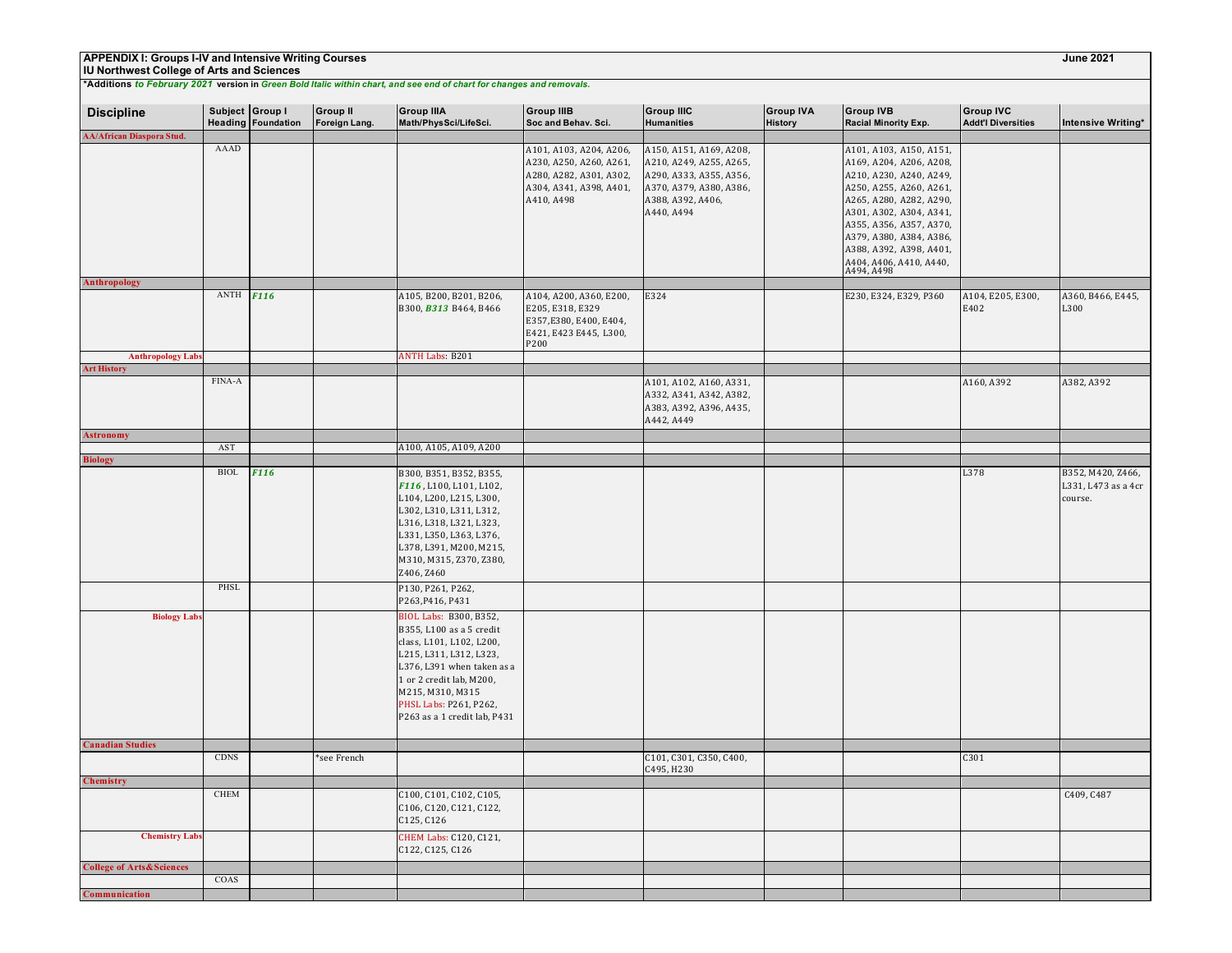# **IU Northwest College of Arts and Sciences**

| <b>Discipline</b>         | Subject Group I              | <b>Heading Foundation</b> | <b>Group II</b><br>Foreign Lang. | <b>Group IIIA</b><br>Math/PhysSci/LifeSci.                 | <b>Group IIIB</b><br>Soc and Behav. Sci.    | <b>Group IIIC</b><br><b>Humanities</b>                     | <b>Group IVA</b><br><b>History</b> | <b>Group IVB</b><br>Racial Minority Exp. | <b>Group IVC</b><br><b>Addt'l Diversities</b> | <b>Intensive Writing*</b>        |
|---------------------------|------------------------------|---------------------------|----------------------------------|------------------------------------------------------------|---------------------------------------------|------------------------------------------------------------|------------------------------------|------------------------------------------|-----------------------------------------------|----------------------------------|
|                           | <b>COMM</b>                  |                           |                                  |                                                            | C320, C462, M215                            | C351, M460                                                 |                                    |                                          |                                               | C429                             |
|                           | <b>JOUR</b>                  |                           |                                  |                                                            | J219, J321                                  | C327, J200                                                 |                                    |                                          |                                               |                                  |
|                           | SPCH                         | S121                      |                                  |                                                            | S122, S322, S329, S405,<br>S440, S450, S480 | S427                                                       |                                    |                                          | S427, S450                                    | S424, S427, S450                 |
|                           | <b>TEL</b>                   |                           |                                  |                                                            | C200, R204                                  | R308                                                       |                                    |                                          |                                               |                                  |
| <b>Communication Labs</b> |                              |                           |                                  |                                                            |                                             | COMM Labs: C351<br>TEL Labs: R308                          |                                    |                                          |                                               |                                  |
| <b>Comparative Lit.</b>   |                              |                           |                                  |                                                            |                                             |                                                            |                                    |                                          |                                               |                                  |
|                           | $\mathop{\rm CMLT}\nolimits$ |                           |                                  |                                                            |                                             | C145, C146, C190, C253,<br>C255, C256, C340, C460          |                                    | C253                                     | C261, C340, C460                              |                                  |
| <b>Computer Info Sys.</b> |                              |                           |                                  |                                                            |                                             |                                                            |                                    |                                          |                                               |                                  |
|                           | <b>CSCI</b>                  | <b>F116</b>               |                                  | A201, A210, A302, C106,<br>C201, C307, C311,<br>C343, F116 |                                             |                                                            |                                    |                                          |                                               |                                  |
|                           | <b>INFO</b>                  |                           |                                  |                                                            |                                             |                                                            |                                    |                                          |                                               | I402                             |
| <b>Economics</b>          |                              |                           |                                  |                                                            |                                             |                                                            |                                    |                                          |                                               |                                  |
|                           | <b>ECON</b>                  |                           |                                  |                                                            | E200, E201, E202, E270                      |                                                            |                                    |                                          |                                               |                                  |
| <b>English</b>            | ${\rm ENG}$                  | F116, W131                |                                  |                                                            |                                             | F116, L101, L102, L201,                                    |                                    | L370, L379                               | L207, L216, L217<br>L235, L249, L382          | L305, L390, L440,<br>W203, W206, |
|                           |                              |                           |                                  |                                                            |                                             | L202, L203, L204, L205,<br>L207, L211, L212, L215,         |                                    |                                          |                                               | W231, W301,                      |
|                           |                              |                           |                                  |                                                            |                                             | L216, L217, L221, L235,<br>L249, L295, L305, L308,         |                                    |                                          |                                               | W302, W303, W311                 |
|                           |                              |                           |                                  |                                                            |                                             | L311, L315, L326, L332,<br>L335, L345, L346, L347,         |                                    |                                          |                                               |                                  |
|                           |                              |                           |                                  |                                                            |                                             | L348, L351, L352, L354,<br>L355, L357, L358, L365,         |                                    |                                          |                                               |                                  |
|                           |                              |                           |                                  |                                                            |                                             | L366, L369, L379, L380,<br>L381, L382, L390, L391,         |                                    |                                          |                                               |                                  |
|                           |                              |                           |                                  |                                                            |                                             | W203, W206, W301,<br>W302, W303, W311                      |                                    |                                          |                                               |                                  |
| <b>English Labs</b>       |                              |                           |                                  |                                                            |                                             | ENG Labs: W206, W301,<br>W302, W303, W311                  |                                    |                                          |                                               |                                  |
|                           |                              |                           |                                  |                                                            |                                             |                                                            |                                    |                                          |                                               |                                  |
| <b>Fine Arts</b>          |                              |                           |                                  |                                                            |                                             |                                                            |                                    |                                          |                                               |                                  |
|                           | FINA*<br>*except             | F <sub>116</sub>          |                                  |                                                            |                                             | D317, F100, F101, F102,<br>F116, H101, S200, S230,         |                                    |                                          |                                               | A383, A477                       |
|                           | FINA-A<br>(Art               |                           |                                  |                                                            |                                             | S240, S250, S260, S270,<br>S291, S301, S303                |                                    |                                          |                                               |                                  |
|                           | History)                     |                           |                                  |                                                            |                                             | S331, S337, S338, S341,<br>S344, S351, S352, S353,         |                                    |                                          |                                               |                                  |
|                           |                              |                           |                                  |                                                            |                                             | S361, S371, S392                                           |                                    |                                          |                                               |                                  |
| <b>Fine Arts Labs</b>     |                              |                           |                                  |                                                            |                                             | FINA Labs: D210, D317,<br>F100, F101, F102, S200,          |                                    |                                          |                                               |                                  |
|                           |                              |                           |                                  |                                                            |                                             | S230, S240, S250, S260,<br>S270, S291, S303                |                                    |                                          |                                               |                                  |
| French                    |                              |                           |                                  |                                                            |                                             |                                                            |                                    |                                          |                                               |                                  |
|                           | <b>FREN</b>                  |                           | F200, F250*                      |                                                            |                                             | F300, F305, F306, F312,                                    |                                    |                                          | F441                                          | F300, F328                       |
|                           |                              |                           |                                  |                                                            |                                             | F341, F375, F391, F424,                                    |                                    |                                          |                                               |                                  |
|                           |                              |                           |                                  |                                                            |                                             | F441, F443, F444, F450,<br>F452, F453, F454, F463,<br>F464 |                                    |                                          |                                               |                                  |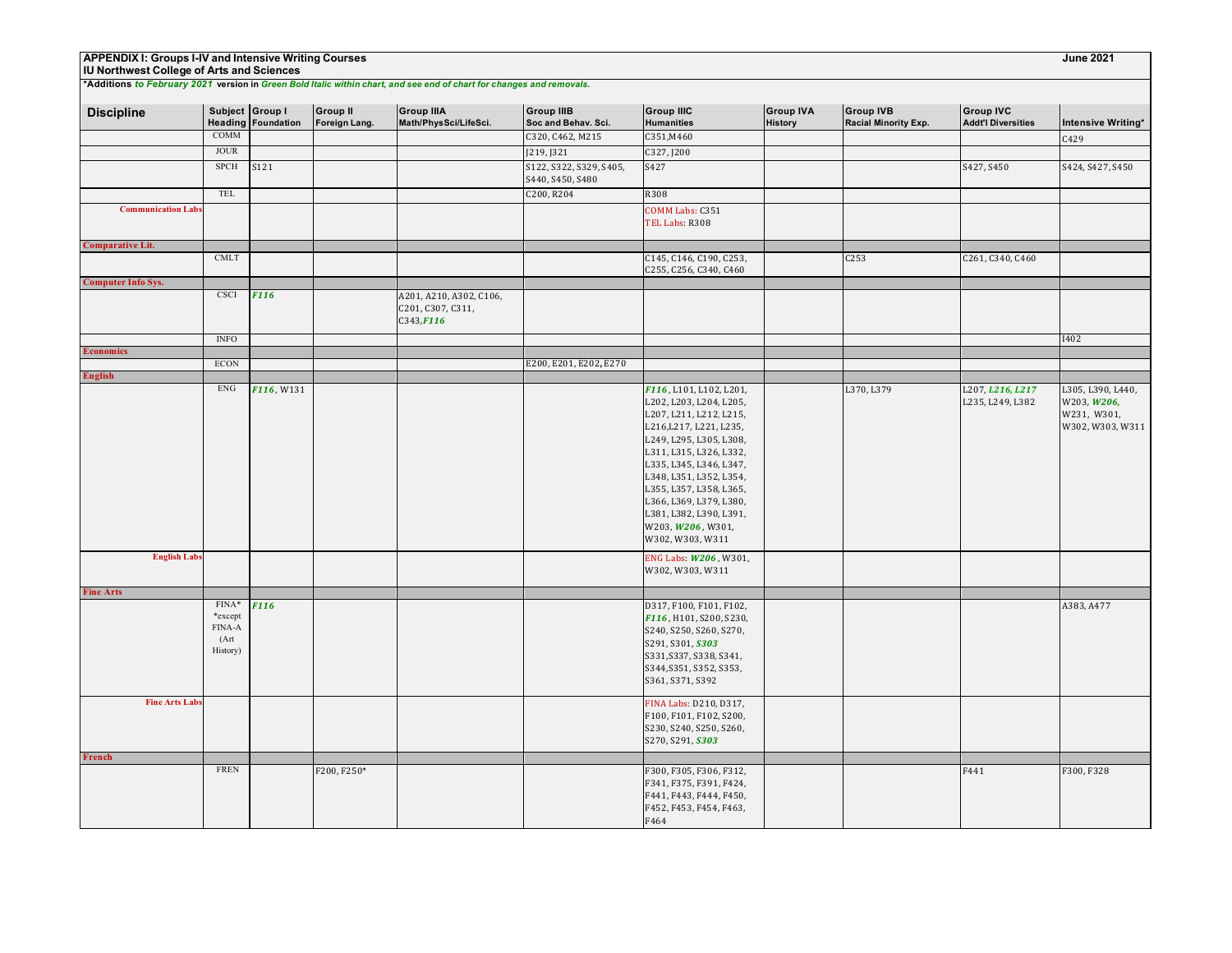## **IU Northwest College of Arts and Sciences**

| <b>Discipline</b>               | Subject Group I      | <b>Heading Foundation</b> | <b>Group II</b><br>Foreign Lang.                                                                                                  | <b>Group IIIA</b><br>Math/PhysSci/LifeSci.                                                                                   | <b>Group IIIB</b><br>Soc and Behav. Sci.                        | <b>Group IIIC</b><br><b>Humanities</b>                                                                                                                                                                                                                                                                                                                                                                                                                                                                                                                  | <b>Group IVA</b><br><b>History</b> | <b>Group IVB</b><br><b>Racial Minority Exp.</b>                        | <b>Group IVC</b><br><b>Addt'l Diversities</b>  | <b>Intensive Writing*</b>                                                                      |
|---------------------------------|----------------------|---------------------------|-----------------------------------------------------------------------------------------------------------------------------------|------------------------------------------------------------------------------------------------------------------------------|-----------------------------------------------------------------|---------------------------------------------------------------------------------------------------------------------------------------------------------------------------------------------------------------------------------------------------------------------------------------------------------------------------------------------------------------------------------------------------------------------------------------------------------------------------------------------------------------------------------------------------------|------------------------------------|------------------------------------------------------------------------|------------------------------------------------|------------------------------------------------------------------------------------------------|
| <b>French F250 Substitution</b> |                      |                           | *Culture class<br>options to replace<br>F250 (2 needed):<br>F310, F311, F312,<br>CDNS C301, CDNS<br>C350, CDNS C400,<br>CDNS C495 |                                                                                                                              |                                                                 |                                                                                                                                                                                                                                                                                                                                                                                                                                                                                                                                                         |                                    |                                                                        |                                                |                                                                                                |
| <b>French Labs</b>              |                      |                           |                                                                                                                                   |                                                                                                                              |                                                                 | FREN Labs: F300                                                                                                                                                                                                                                                                                                                                                                                                                                                                                                                                         |                                    |                                                                        |                                                |                                                                                                |
| Geography                       | <b>GEOG</b>          |                           |                                                                                                                                   |                                                                                                                              |                                                                 |                                                                                                                                                                                                                                                                                                                                                                                                                                                                                                                                                         |                                    |                                                                        |                                                |                                                                                                |
|                                 |                      |                           |                                                                                                                                   | G304                                                                                                                         | G110, G120, G213, G220,<br>G313, G314, G315,<br>G327, G338 G425 |                                                                                                                                                                                                                                                                                                                                                                                                                                                                                                                                                         |                                    |                                                                        | G110, G120, G425                               |                                                                                                |
| <b>Geology</b>                  |                      |                           |                                                                                                                                   |                                                                                                                              |                                                                 |                                                                                                                                                                                                                                                                                                                                                                                                                                                                                                                                                         |                                    |                                                                        |                                                |                                                                                                |
|                                 | <b>GEOL</b>          | <b>F116</b>               |                                                                                                                                   | F116, G101, G102, G107,<br>G185, G209, G210, G221,<br>G222, G308, G317, G323,<br>G334, G406, G413, G415,<br>G435, G451, G476 |                                                                 |                                                                                                                                                                                                                                                                                                                                                                                                                                                                                                                                                         |                                    |                                                                        |                                                | G222, G334, G415,                                                                              |
| <b>Geology Labs</b>             |                      |                           |                                                                                                                                   | GEOL Labs: G102, G120<br>G209                                                                                                |                                                                 |                                                                                                                                                                                                                                                                                                                                                                                                                                                                                                                                                         |                                    |                                                                        |                                                |                                                                                                |
| German                          |                      |                           |                                                                                                                                   |                                                                                                                              |                                                                 |                                                                                                                                                                                                                                                                                                                                                                                                                                                                                                                                                         |                                    |                                                                        |                                                |                                                                                                |
|                                 | $\operatorname{GER}$ |                           | G200, G250                                                                                                                        |                                                                                                                              |                                                                 |                                                                                                                                                                                                                                                                                                                                                                                                                                                                                                                                                         |                                    |                                                                        |                                                |                                                                                                |
| <b>History</b>                  |                      |                           |                                                                                                                                   |                                                                                                                              |                                                                 |                                                                                                                                                                                                                                                                                                                                                                                                                                                                                                                                                         |                                    |                                                                        |                                                |                                                                                                |
|                                 | <b>HIST</b>          | F116                      |                                                                                                                                   |                                                                                                                              |                                                                 | A301, A303, A313, A314,<br>A315, A317, A318, A321,<br>A322, A323, A346, A347,<br>A348, A352, A355, A356,<br>A363, A369, A382, A391,<br>A392, A446, B200, B300,<br>B304, B305, B318, B319,<br>B346, B351, B352, B356,<br>B357, B359, B361, B363,<br>B364, B391, C300, C386,<br>C388, C389, C390, D200,<br>D300, D310, D418, D426,<br>F116, F301, F444, G310,<br>G315, G410, G369, G385,<br>G387, H105, H106, H107,<br>H113, H114, H201, H202,<br>H203, H205, H207, H215,<br>H219, H220, H225, H227,<br>H228, H232, H260, H262,<br>H303, J485, T325, T425 | H105, H106,<br>H113, H114,<br>H232 | A352, A355, A356, A391,<br>A392, A446                                  | G369, G385, G387,<br>H207, H260, H262,<br>H303 | B300, B346, B351,<br>B391, C388, G310,<br>G315, G369, G385,<br>G387, G410, H215,<br>H232, J495 |
| <b>Italian</b>                  |                      |                           |                                                                                                                                   |                                                                                                                              |                                                                 |                                                                                                                                                                                                                                                                                                                                                                                                                                                                                                                                                         |                                    |                                                                        |                                                |                                                                                                |
| <b>Latino Studies</b>           | <b>ITAL</b>          |                           | M200, M250                                                                                                                        |                                                                                                                              |                                                                 |                                                                                                                                                                                                                                                                                                                                                                                                                                                                                                                                                         |                                    |                                                                        |                                                |                                                                                                |
|                                 | <b>CHRI</b>          |                           |                                                                                                                                   |                                                                                                                              | C213, C446                                                      | C101, C151, C301, C351,<br>C352                                                                                                                                                                                                                                                                                                                                                                                                                                                                                                                         |                                    | C101, C151, C213, C290,<br>C301, C351, C352, C444,<br>C446, C490, C495 |                                                |                                                                                                |
| <b>Linguistics</b>              |                      |                           |                                                                                                                                   |                                                                                                                              |                                                                 |                                                                                                                                                                                                                                                                                                                                                                                                                                                                                                                                                         |                                    |                                                                        |                                                |                                                                                                |
|                                 | <b>LING</b>          |                           |                                                                                                                                   |                                                                                                                              | L103, L210, L315                                                |                                                                                                                                                                                                                                                                                                                                                                                                                                                                                                                                                         |                                    |                                                                        | L103                                           |                                                                                                |
| <b>Mathematics</b>              |                      |                           |                                                                                                                                   |                                                                                                                              |                                                                 |                                                                                                                                                                                                                                                                                                                                                                                                                                                                                                                                                         |                                    |                                                                        |                                                |                                                                                                |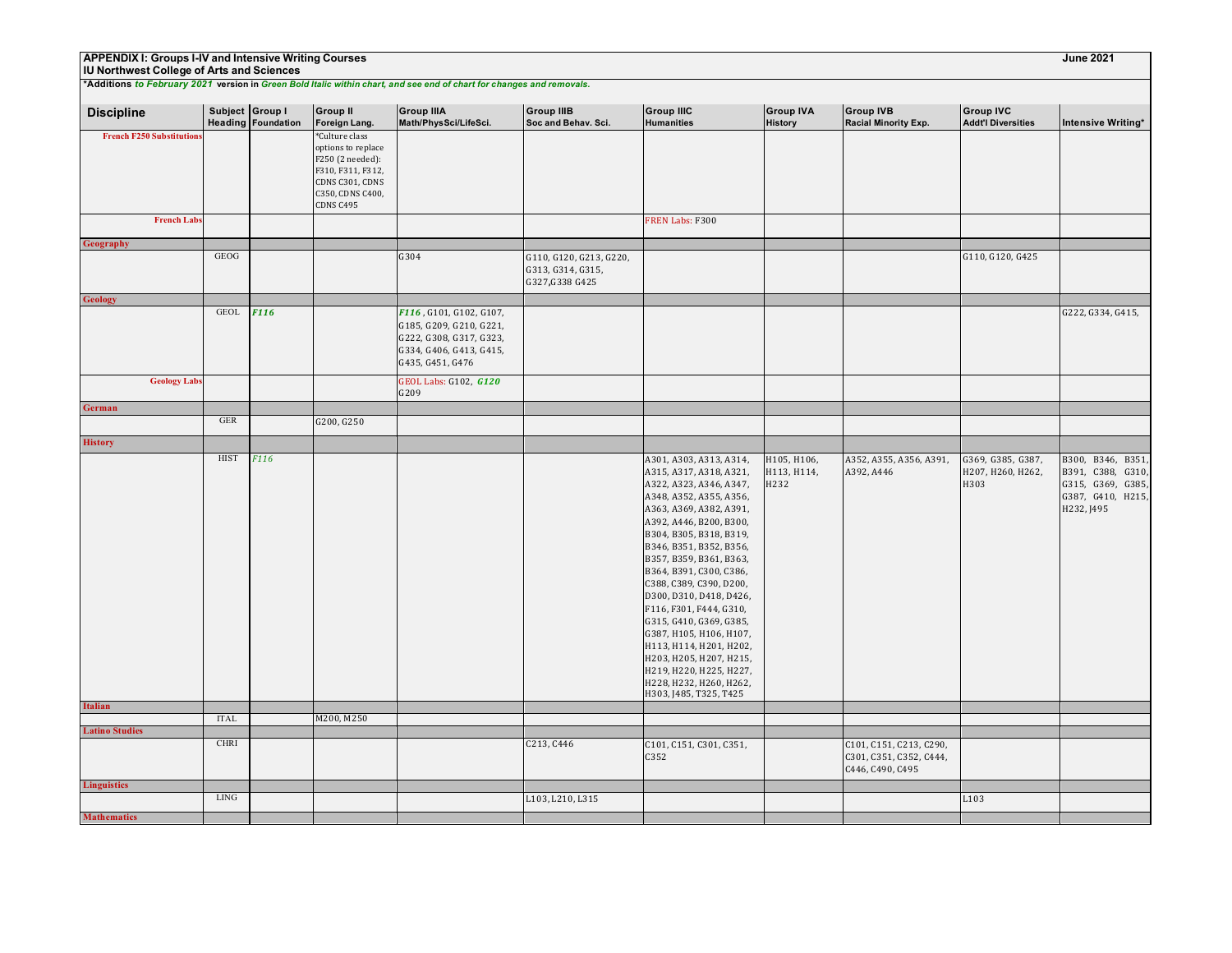## **IU Northwest College of Arts and Sciences**

| <b>Discipline</b>         | Subject Group I | <b>Heading Foundation</b>                         | <b>Group II</b><br>Foreign Lang. | <b>Group IIIA</b><br>Math/PhysSci/LifeSci.                                                                                                                                                                    | <b>Group IIIB</b><br>Soc and Behav. Sci.                                                                                                                                                                                                                                  | <b>Group IIIC</b><br><b>Humanities</b>                                                                                                                                                           | <b>Group IVA</b><br><b>History</b> | <b>Group IVB</b><br>Racial Minority Exp. | <b>Group IVC</b><br><b>Addt'l Diversities</b> | Intensive Writing*                                |
|---------------------------|-----------------|---------------------------------------------------|----------------------------------|---------------------------------------------------------------------------------------------------------------------------------------------------------------------------------------------------------------|---------------------------------------------------------------------------------------------------------------------------------------------------------------------------------------------------------------------------------------------------------------------------|--------------------------------------------------------------------------------------------------------------------------------------------------------------------------------------------------|------------------------------------|------------------------------------------|-----------------------------------------------|---------------------------------------------------|
|                           | MATH            | M100, M118,<br>M119, M125,<br>M126, M127,<br>M215 |                                  | M100, M110, M118, M119,<br>M125, M126, M127, M215,<br>M216, M301, M311, M320,<br>M343, M344, M360, M366,<br>M391, M403, M405, M413,<br>M414, M420, M425, M435,<br>M436, M463, M477, M483,<br>M485, M486, T336 |                                                                                                                                                                                                                                                                           |                                                                                                                                                                                                  |                                    |                                          |                                               | M493                                              |
| <b>Medical Humanities</b> |                 |                                                   |                                  |                                                                                                                                                                                                               |                                                                                                                                                                                                                                                                           |                                                                                                                                                                                                  |                                    |                                          |                                               |                                                   |
|                           | <b>MHHS</b>     |                                                   |                                  |                                                                                                                                                                                                               |                                                                                                                                                                                                                                                                           | M301                                                                                                                                                                                             |                                    |                                          |                                               |                                                   |
| Music                     | MUS             |                                                   |                                  |                                                                                                                                                                                                               |                                                                                                                                                                                                                                                                           |                                                                                                                                                                                                  |                                    | M333                                     |                                               |                                                   |
| Philosophy                |                 |                                                   |                                  |                                                                                                                                                                                                               |                                                                                                                                                                                                                                                                           | M174, M333                                                                                                                                                                                       |                                    |                                          |                                               |                                                   |
|                           | PHIL            | F116                                              |                                  |                                                                                                                                                                                                               |                                                                                                                                                                                                                                                                           | F116, P100, P117, P125<br>P135, P140, P150, P200,<br>P201, P206, P211, P221,<br>P246, P250, P301, P304,<br>P306, P310, P316, P335,<br>P339, P342, P343, P346,<br>P360, P371, P383, P393,<br>P490 |                                    |                                          |                                               | P306, P490                                        |
| <b>Physics</b>            |                 |                                                   |                                  |                                                                                                                                                                                                               |                                                                                                                                                                                                                                                                           |                                                                                                                                                                                                  |                                    |                                          |                                               |                                                   |
|                           | PHYS            |                                                   |                                  | P101, P120, P201, P202,<br>P221, P222, P301, P309                                                                                                                                                             |                                                                                                                                                                                                                                                                           |                                                                                                                                                                                                  |                                    |                                          |                                               |                                                   |
| <b>Physics Labs</b>       |                 |                                                   |                                  | PHYS Labs: P101, P201,<br>P202, P221, P222, P309                                                                                                                                                              |                                                                                                                                                                                                                                                                           |                                                                                                                                                                                                  |                                    |                                          |                                               |                                                   |
| <b>Political Science</b>  |                 |                                                   |                                  |                                                                                                                                                                                                               |                                                                                                                                                                                                                                                                           |                                                                                                                                                                                                  |                                    |                                          |                                               |                                                   |
|                           | POLS            | <b>F116</b>                                       |                                  |                                                                                                                                                                                                               | F116, Y103, Y163, Y200,<br>Y205, Y301, Y302, Y304,<br>Y306, Y313, Y316, Y318,<br>Y319, Y335, Y360, Y362,<br>Y366, Y372, Y373, Y381,<br>Y382, Y384, Y388, Y390,<br>Y395, Y401                                                                                              |                                                                                                                                                                                                  |                                    |                                          |                                               | Y335, Y362, Y372,<br>Y490                         |
| <b>Psychology</b>         |                 |                                                   |                                  |                                                                                                                                                                                                               |                                                                                                                                                                                                                                                                           |                                                                                                                                                                                                  |                                    |                                          |                                               |                                                   |
|                           | PSY             |                                                   |                                  | P326, P329, P407, P417,<br>P469                                                                                                                                                                               | B310, B322, K300, P101,<br>P102, P211, P216, P303,<br>P314, P316, P319, P320,<br>P324, P325, P327, P335,<br>P336, P339, P388, P389,<br>P430, P432, P438, P460                                                                                                             |                                                                                                                                                                                                  |                                    |                                          | P339, P432, P460                              | P424, P426,<br>P421,<br>P429, P435, P463,<br>P476 |
| <b>Religious Studies</b>  |                 |                                                   |                                  |                                                                                                                                                                                                               |                                                                                                                                                                                                                                                                           |                                                                                                                                                                                                  |                                    |                                          |                                               |                                                   |
|                           | <b>REL</b>      |                                                   |                                  |                                                                                                                                                                                                               |                                                                                                                                                                                                                                                                           | R102, R160, R170, R300,<br>R340                                                                                                                                                                  |                                    |                                          |                                               |                                                   |
| <b>Sociology</b>          |                 |                                                   |                                  |                                                                                                                                                                                                               |                                                                                                                                                                                                                                                                           |                                                                                                                                                                                                  |                                    |                                          |                                               |                                                   |
| <b>Spanish</b>            | SOC             | <b>F116</b>                                       |                                  |                                                                                                                                                                                                               | F116, S161, S163, S164,<br>S210, S215, S230, S250,<br>S251, S254, S261, S262,<br>S303, S309, S310, S311,<br>S313, S314, S315, S316,<br>S317, S320, S325, S328,<br>S331, S335, S337, S340,<br>S376, S403, S410, S416,<br>S418, S419, S420, S431,<br>S441, S450, S452, S470 |                                                                                                                                                                                                  |                                    | S335, S452                               | S310, S313, S331,<br>S337, S376               | S230, S261, S335,<br>S337                         |